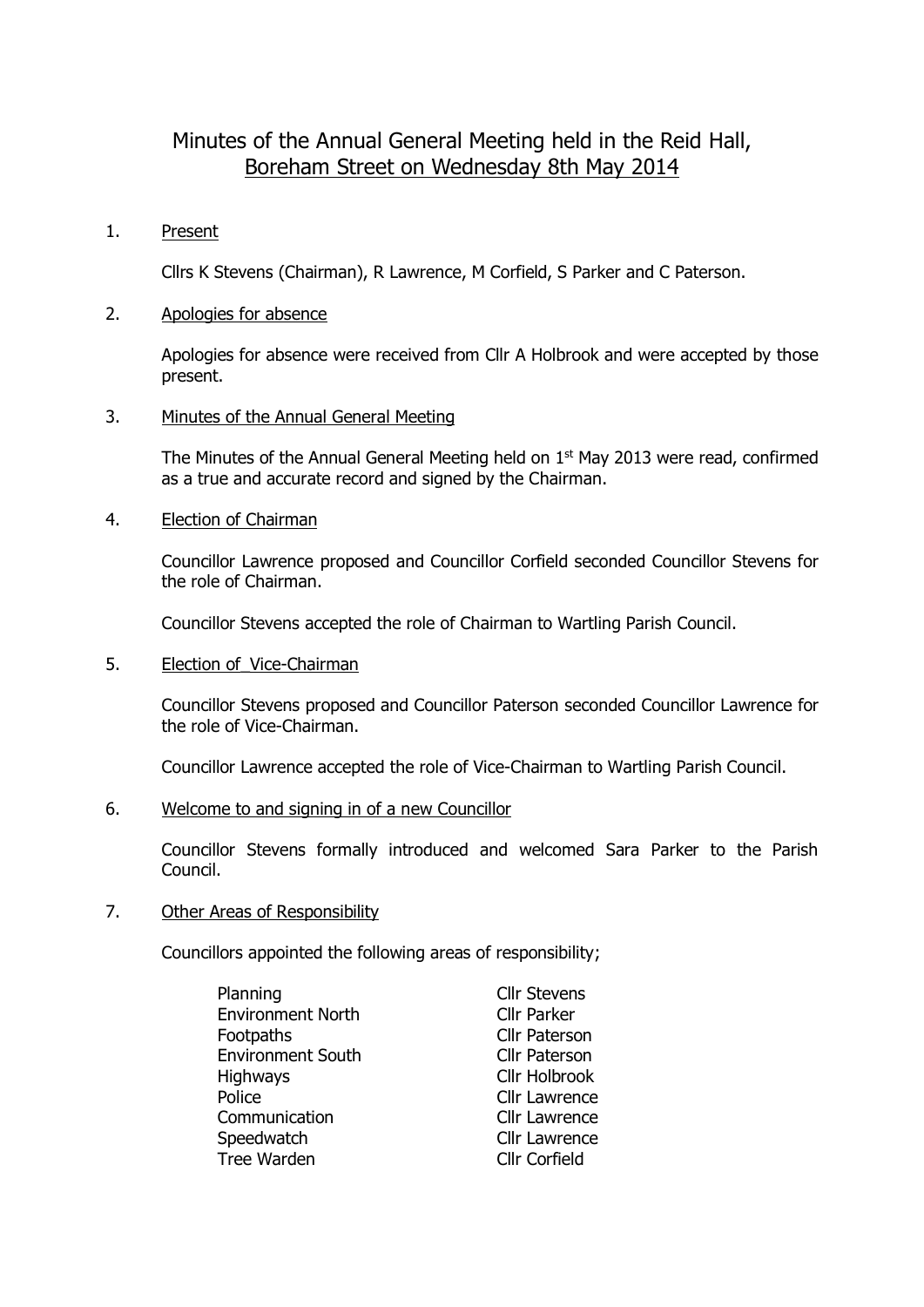# 8. To adopt the Standing Orders and Financial Regulations

Councillors resolved to accept the latest NALC Standing Orders and Financial Regulations which had been distributed before the meeting.

9. To appoint Councillors to serve as Representatives of the Parish Council on the following bodies.

Representative to the Village Hall Trust Cllr Parker Wealden District Association of Local Councils Cllrs Stevens and Paterson Police Joint Action Group Click Clin Lawrence

## 10. To approve the accounts for the financial year to  $31<sup>st</sup>$  March 2014.

Councillors **resolved** that they approved the accounts and annual governance statement for the financial year to 31<sup>st</sup> March 2014.

11. Payment of Annual Subscriptions

Councillors resolved unanimously that the following subscriptions and insurance are paid for 2014-2015;

Wealden District Association of Local Councils Society of Local Council Clerks Sussex Association of Local Councils Zurich Insurance

It was noted that the Councillor Stevens is also Chairman of the Sussex Association of Local Councils.

## 12. Bank Signatories

It was **resolved** that all councillors will be signatories to the bank accounts for the foreseeable future.

#### 13. Chairman's Allowance

Councillors resolved that the Chairman's Allowance will be £140.00 for the financial year 2014-2015. This is the basic allowance as per the Wealden Parish Renumeration Panel Report March 2013.

14. Code of Conduct

Councillors **resolved** to re-adopt the Code of Conduct introduced by Wealden District Council under the Localism Act 2012.

15. Emergency Plan

Councillor Stevens is currently working on a Draft Emergency Plan for the Parish and hopes to bring a completed draft to the next Full Council Meeting.